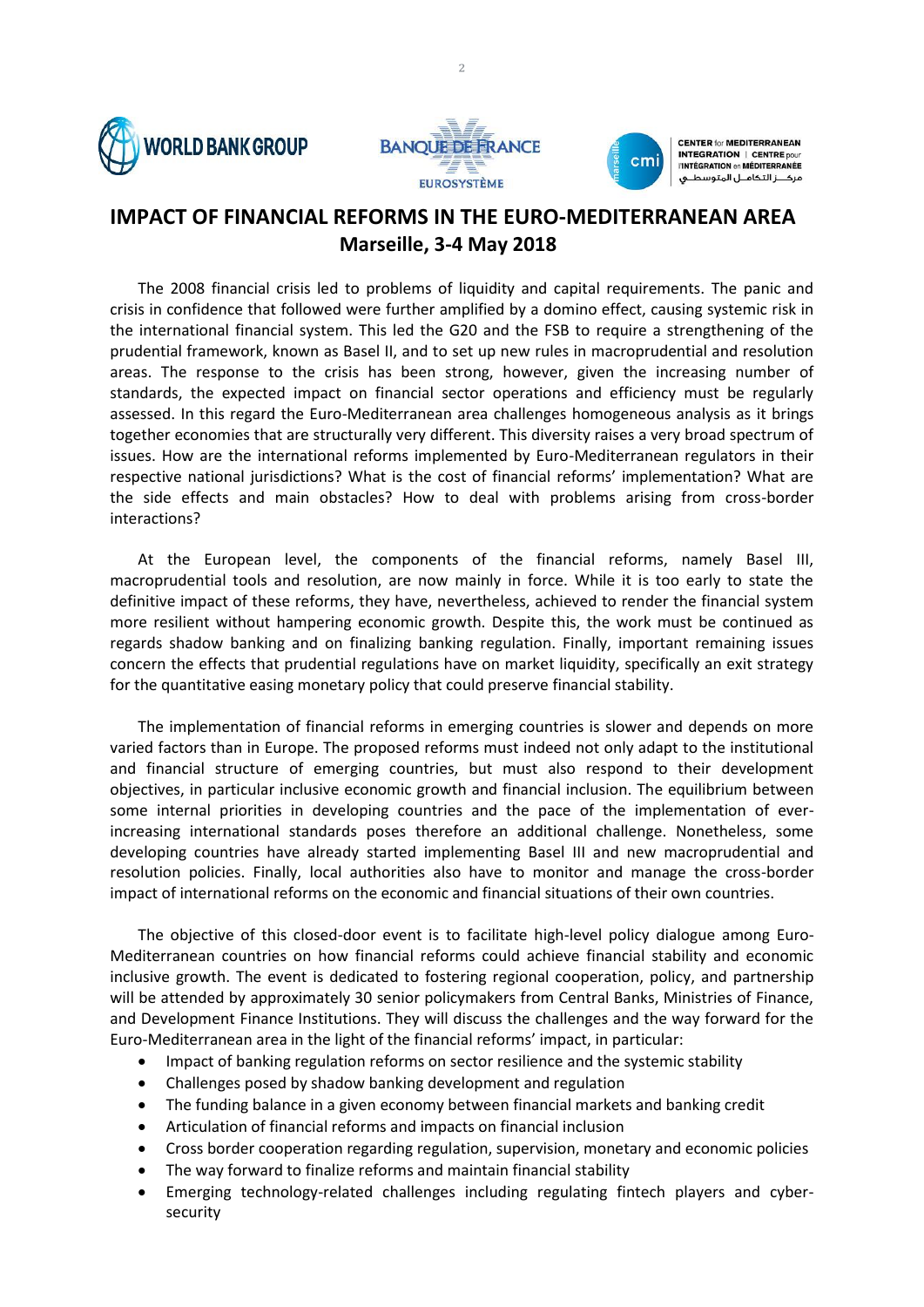## **Workshop Agenda**

## **Wednesday, 2 May**

| 19:30-22:00                 | Welcome address: Ms. Giulia Marchesini, Senior Partnership<br>Specialist, Centre for Mediterranean Integration; Mr. Jean-Luc<br>Quémard, Head of the International Banking and Finance Institute,<br>Banque de France                                                                                                                                                                                                                                                                                                                                                                                         |
|-----------------------------|---------------------------------------------------------------------------------------------------------------------------------------------------------------------------------------------------------------------------------------------------------------------------------------------------------------------------------------------------------------------------------------------------------------------------------------------------------------------------------------------------------------------------------------------------------------------------------------------------------------|
|                             |                                                                                                                                                                                                                                                                                                                                                                                                                                                                                                                                                                                                               |
|                             | <b>Thursday, 3 May</b>                                                                                                                                                                                                                                                                                                                                                                                                                                                                                                                                                                                        |
| 8:45                        | Registration at CMI-Villa Valmer                                                                                                                                                                                                                                                                                                                                                                                                                                                                                                                                                                              |
| 9:00                        | <b>Welcome address</b>                                                                                                                                                                                                                                                                                                                                                                                                                                                                                                                                                                                        |
|                             | Mr. Bruno Cabrillac, Deputy Director General, Directorate General<br>Economics and International Relations, Banque de France                                                                                                                                                                                                                                                                                                                                                                                                                                                                                  |
|                             | Mr. Jean Pesme, Practice Manager, Finance, Competitiveness, and<br>Innovation Global Practice, World Bank Group                                                                                                                                                                                                                                                                                                                                                                                                                                                                                               |
| 9:15 First session          | Framing Discussion: economic and financial sector issues and<br>challenges in the European and MENA Region since 2008                                                                                                                                                                                                                                                                                                                                                                                                                                                                                         |
|                             | This session provides an overview of economic and financial sector<br>issues and challenges in the Eurozone since 2008. The speakers will<br>then present an overview of the tools and supervisory frameworks<br>put in place by international standard setters in the aftermath of the<br>2008 financial crisis. Presenters will touch on the main policy<br>instruments and experiences in introduction and harmonization of<br>such tools across the Euro-Mediterranean zone. Presentations will be<br>followed by a discussion on the utility, challenges, and opportunities<br>presented by these tools. |
| Lead speakers               | Mr. Olivier Prato, Head of Basel III Implementation, Basel Committee<br>on Banking Supervision, Bank of International Settlements                                                                                                                                                                                                                                                                                                                                                                                                                                                                             |
|                             | Mr. Carmelo Salleo, Head of the Stress Test Modelling Division<br>European Central Bank                                                                                                                                                                                                                                                                                                                                                                                                                                                                                                                       |
|                             | Ms. Pamela Lintner, Finsac Representative, WBG                                                                                                                                                                                                                                                                                                                                                                                                                                                                                                                                                                |
|                             | Jean-Luc Quémard, Results of the questionnaire                                                                                                                                                                                                                                                                                                                                                                                                                                                                                                                                                                |
|                             | Roundtable / debate (30 mn)                                                                                                                                                                                                                                                                                                                                                                                                                                                                                                                                                                                   |
| 10:45 Break and Group Photo |                                                                                                                                                                                                                                                                                                                                                                                                                                                                                                                                                                                                               |

**11:00 Second session European Perspective: Impact of financial reforms: progress, obstacles, and side effects**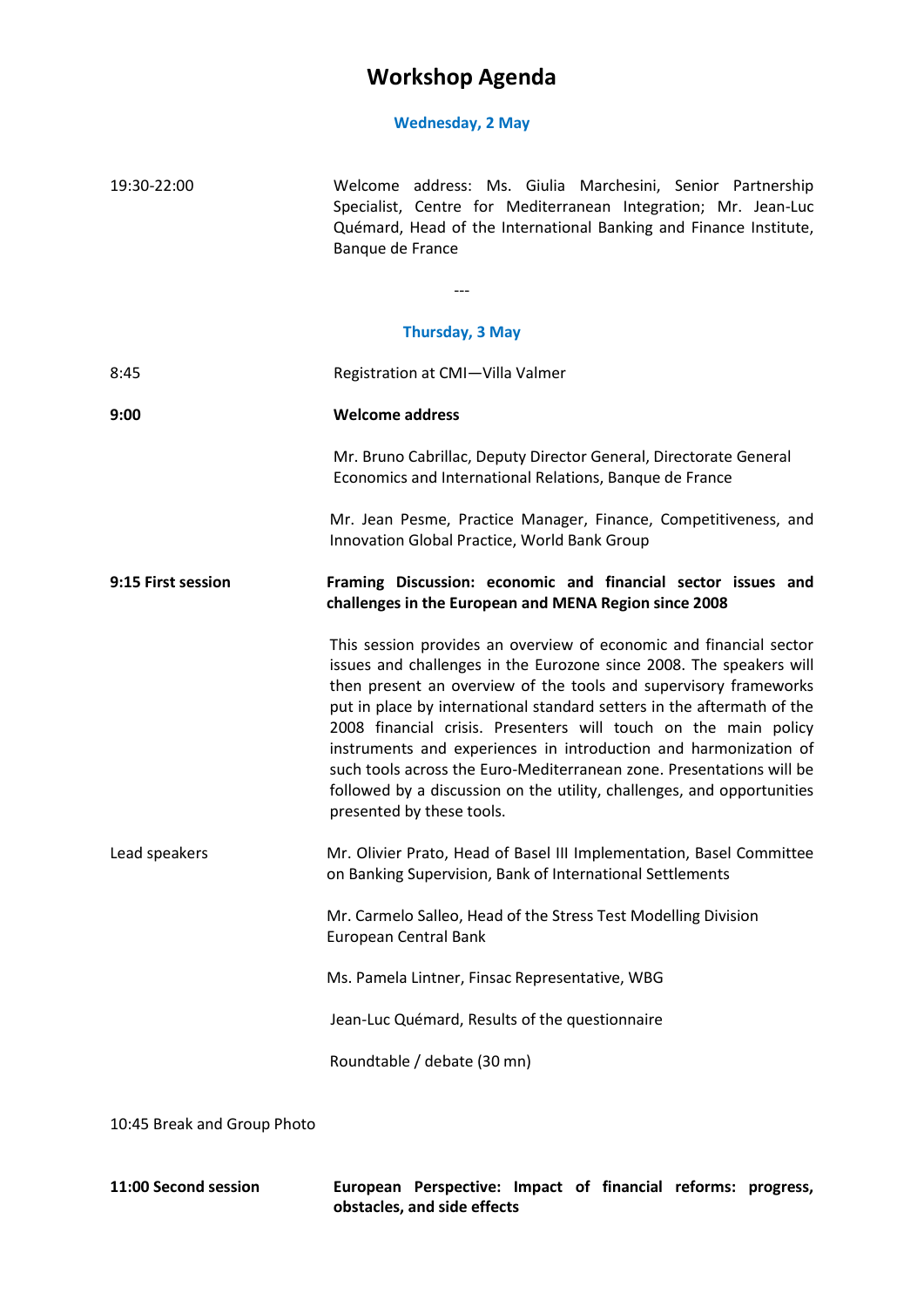|                    | Participants will discuss the impact of financial reforms at national<br>and regional levels in Europe, presenting experiences including<br>impact on systemically important financial institutions. Other policy<br>measures to discuss include proportionality, interactions with policy<br>objectives (SME finance, financial inclusion, diversification), and cross<br>border effects and cooperation issues. |
|--------------------|-------------------------------------------------------------------------------------------------------------------------------------------------------------------------------------------------------------------------------------------------------------------------------------------------------------------------------------------------------------------------------------------------------------------|
| Chairman:          | Ms. Pamela Lintner, Finsac Representative, WBG                                                                                                                                                                                                                                                                                                                                                                    |
| Lead speakers      | Mr. Bojan Fras, Vice-Governor, Central Bank of Croatia                                                                                                                                                                                                                                                                                                                                                            |
|                    | Mr. Frédéric Visnovsky, Deputy Secretary General, Prudential<br>Supervision and Resolution Authority (France)                                                                                                                                                                                                                                                                                                     |
|                    | Mr. Constantinos Trikoupis, Head of Macroprudential Oversight<br>Section, Central Bank of Cyprus                                                                                                                                                                                                                                                                                                                  |
|                    | Roundtable / debate (30 mn)                                                                                                                                                                                                                                                                                                                                                                                       |
| 12:15 Lunch        |                                                                                                                                                                                                                                                                                                                                                                                                                   |
| $1:30 - 2:00$      | Afternoon Keynote: Economic and Social Outlook in the Middle East<br>and North Africa Region                                                                                                                                                                                                                                                                                                                      |
|                    | Mr. Rabah Arezki, MENA Chief Economist, World Bank Group (by VC)                                                                                                                                                                                                                                                                                                                                                  |
|                    |                                                                                                                                                                                                                                                                                                                                                                                                                   |
| 2:00 Third Session | MENA Perspective: Impact of financial reforms: progress, obstacles<br>and side effects                                                                                                                                                                                                                                                                                                                            |
|                    | Participants will discuss financial sector reform programs in the<br>Middle East and North Africa (MENA) region since 2008. The panel<br>will discuss country level reform efforts, results and policy challenges,<br>and impact of reform given MENA specific challenges including cross-<br>border cooperation, financial inclusion, de-risking, and economic<br>reform agendas.                                |
| Chairman           | Mr. Jean Pesme, Director, Finance, Competitiveness, and Innovation<br>Global Practice, World Bank Group                                                                                                                                                                                                                                                                                                           |
| Lead speakers      | Ms. Rana Badawi, Assistant Sub-Governor, Regulations Department,<br>Central Bank of Egypt                                                                                                                                                                                                                                                                                                                         |
|                    | Mr. Nabil Felfel, Deputy General Director for General and Permanent<br>Supervision, Banque Centrale de Tunisie                                                                                                                                                                                                                                                                                                    |
|                    | Ms. Hiba Zahoui, Director, Bank al Maghrib                                                                                                                                                                                                                                                                                                                                                                        |
|                    | Mr. Mohamad Subhi Amaireh, Executive Manager, Financial Stability<br>Department, Central Bank of Jordan                                                                                                                                                                                                                                                                                                           |
|                    | Roundtable / debate (30 mn)                                                                                                                                                                                                                                                                                                                                                                                       |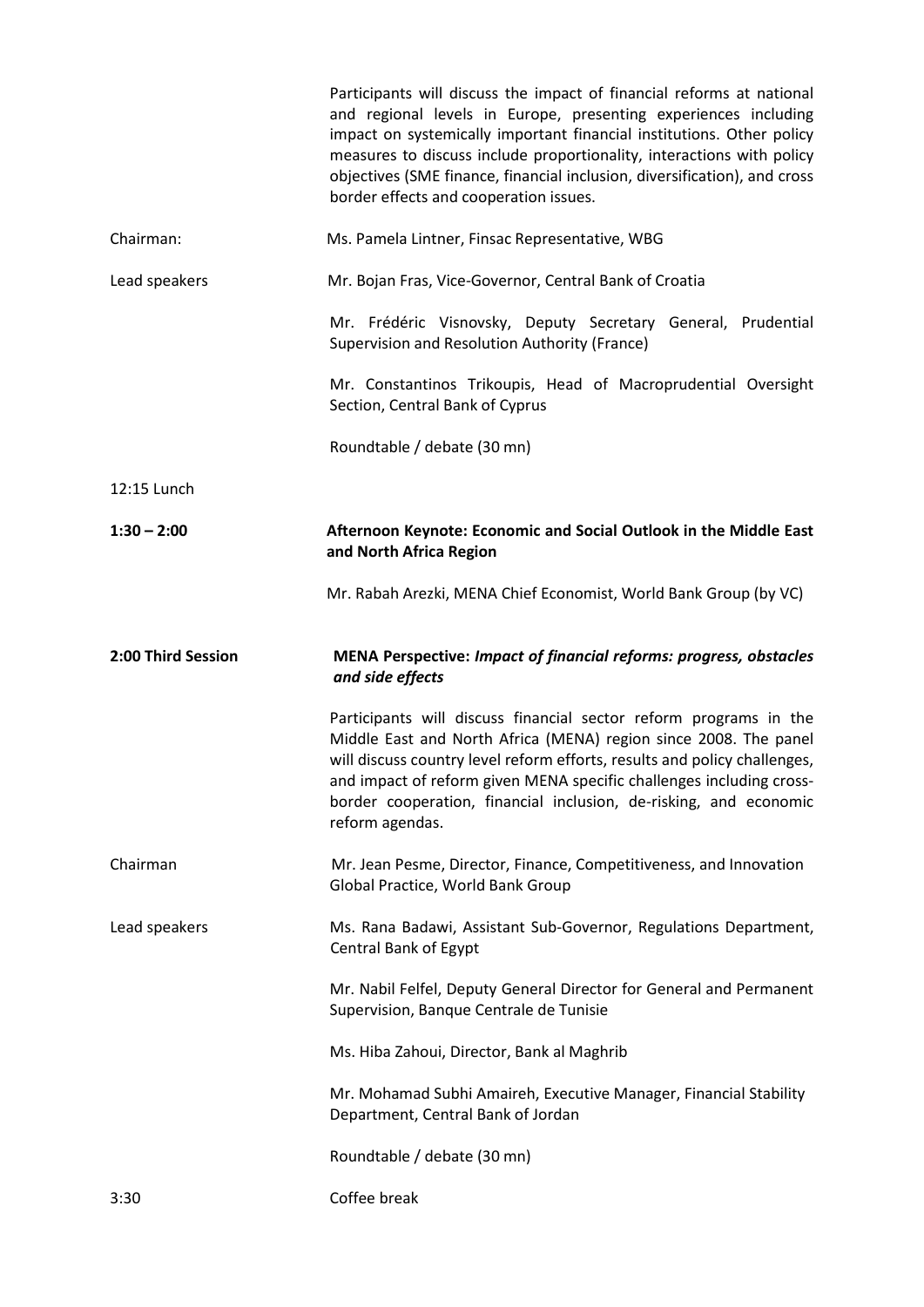| 4:00 Fourth Session | European Perspective: Impact of financial reforms: progress,<br>obstacles, and side effects                                                                                           |
|---------------------|---------------------------------------------------------------------------------------------------------------------------------------------------------------------------------------|
| Chairman:           | Mr. Carmelo Salleo, Head of the Stress Test Modelling Division<br>European Central Bank                                                                                               |
| Speakers:           | Mr. Angel Estrada, Executive Coordinator, Associate Directorate<br>General of International Affairs, Head of Research in the DG<br>Economic, Statistics and Research, Banco de España |
|                     | Mr. Klodion Shehu, Head of Financial Stability Department, Bank of<br>Albania                                                                                                         |
|                     | Ms. Neslihan Ozdemir, Senior Chief Banking Specialist, Banking<br>Regulation and Supervision Agency, Turkey                                                                           |
|                     | Roundtable / debate (30 mn)                                                                                                                                                           |
| 5:30                | End of session                                                                                                                                                                        |

## **Friday, 4 May**

| 8:45                | Registration / coffee at CMI-Villa Valmer                                                                                                                                                                                                                                                            |
|---------------------|------------------------------------------------------------------------------------------------------------------------------------------------------------------------------------------------------------------------------------------------------------------------------------------------------|
| 9: 00 Fifth Session | Challenges and the way forward: pursuing financial reforms,<br>improving financial stability, ensuring inclusive economic growth                                                                                                                                                                     |
|                     | This session is forward looking and will outline policy agendas<br>moving forward to improve current financial sector reform efforts.<br>The objective of the discussion is to better articulate of financial<br>sector reforms with reference to the appropriate monetary and<br>economic policies. |
| Chairman            | Mr. Frédéric Visnovsky, Deputy Secretary General, Prudential<br>Supervision and Resolution Authority (France)                                                                                                                                                                                        |
| Lead speakers       | Mr. Giorgio Gobbi, Head of the Financial Stability Directorate, Banca<br>d'Italia                                                                                                                                                                                                                    |
|                     | Mr. Laurent Clerc, Director of the Financial Stability Directorate,<br>Banque de France                                                                                                                                                                                                              |
|                     | Ms. Ana Cristina Leal, Director of the Financial Stability Department,<br>Banco de Portugal                                                                                                                                                                                                          |
|                     | Mr. Konstantinos Kanellopoulos, Head of Financial Risks Monitoring<br>Section, Bank of Greece                                                                                                                                                                                                        |
|                     | Roundtable / debate (30 mn)                                                                                                                                                                                                                                                                          |